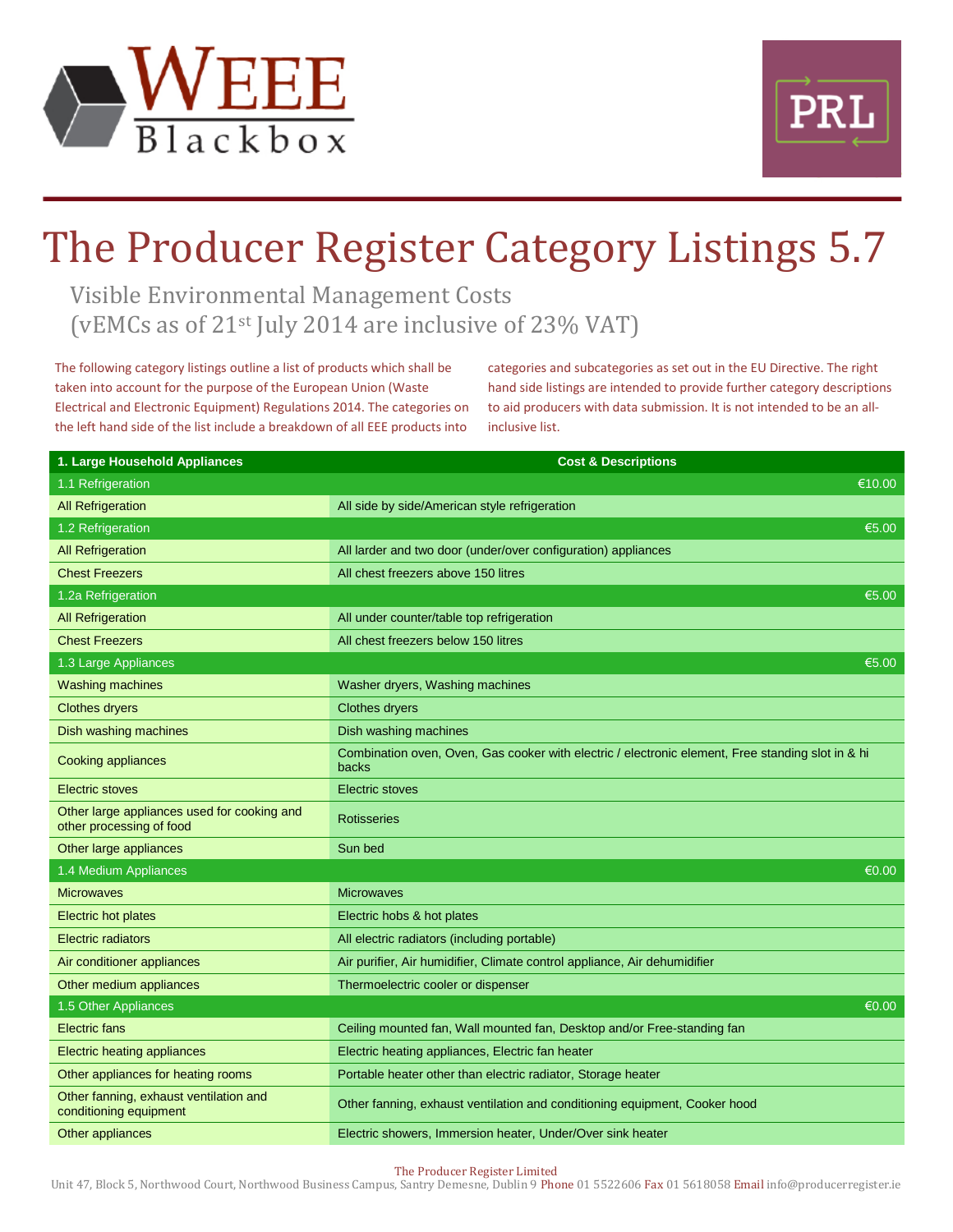| 2. Small Household Appliances                                                                 | <b>Cost &amp; Descriptions</b>                                                                                                                                                                                                                                                                                                                                                                                                                                                                                                                                                                                                                                |
|-----------------------------------------------------------------------------------------------|---------------------------------------------------------------------------------------------------------------------------------------------------------------------------------------------------------------------------------------------------------------------------------------------------------------------------------------------------------------------------------------------------------------------------------------------------------------------------------------------------------------------------------------------------------------------------------------------------------------------------------------------------------------|
| 2.1 Floor care                                                                                | €0.00                                                                                                                                                                                                                                                                                                                                                                                                                                                                                                                                                                                                                                                         |
| Vacuum cleaners                                                                               | Vacuum cleaners                                                                                                                                                                                                                                                                                                                                                                                                                                                                                                                                                                                                                                               |
| Other large appliances for floor care                                                         | Floor and Carpet cleaners, Floor polisher, Steam cleaner                                                                                                                                                                                                                                                                                                                                                                                                                                                                                                                                                                                                      |
| 2.2 Other Small Household Appliances                                                          | €0.00                                                                                                                                                                                                                                                                                                                                                                                                                                                                                                                                                                                                                                                         |
| <b>Carpet sweepers</b>                                                                        | <b>Carpet sweepers</b>                                                                                                                                                                                                                                                                                                                                                                                                                                                                                                                                                                                                                                        |
| Other appliances for cleaning                                                                 | Other appliances for cleaning, Cordless handheld vacuum cleaner                                                                                                                                                                                                                                                                                                                                                                                                                                                                                                                                                                                               |
| Appliances used for sewing, knitting, weaving<br>and other processing for textiles            | Wool defuzzer, Knitting machine                                                                                                                                                                                                                                                                                                                                                                                                                                                                                                                                                                                                                               |
| Irons and other appliances for ironing, mangling<br>and other care of clothing                | Active ironing board, Iron, Steam iron with or without external steam generator, Trouser press                                                                                                                                                                                                                                                                                                                                                                                                                                                                                                                                                                |
| <b>Toasters</b>                                                                               | <b>Toasters, Sandwich toasters</b>                                                                                                                                                                                                                                                                                                                                                                                                                                                                                                                                                                                                                            |
| Fryers                                                                                        | Deep fat fryer                                                                                                                                                                                                                                                                                                                                                                                                                                                                                                                                                                                                                                                |
| Grinders, coffee machines and equipment for<br>opening or sealing containers or packages      | Coffee grinder, Coffee maker, Can opener                                                                                                                                                                                                                                                                                                                                                                                                                                                                                                                                                                                                                      |
| <b>Electric knives</b>                                                                        | <b>Electric knives</b>                                                                                                                                                                                                                                                                                                                                                                                                                                                                                                                                                                                                                                        |
| <b>Electric scales</b>                                                                        | Bathroom scales, Kitchen scales                                                                                                                                                                                                                                                                                                                                                                                                                                                                                                                                                                                                                               |
| Small kitchen appliances                                                                      | Bread makers, Kettles, Barbecue, Blender, Bottle and/or cup warmer, Can opener/Knife sharpener,<br>Cheese maker, Chopping device, Dish warmer, Electric wok, Egg boiler, Film sealing device, Fondue<br>set, Food processor, Fruit squeezer, Gourmet set, Hotdog machine, Ice-cream machine / Sorbet<br>machine, Ice-maker, Juice centrifuge, Kitchen timer, Milkshake maker, Mixer, Pierrade (stone grill),<br>Pizza pan, Plate warmer, Popcorn maker, Potato peeler, Raclette set, Rice cooker, Salt and pepper<br>set, Sauce maker, Slicer, Steamer, Steriliser, Tea machine, Vacuum packer, Waffle iron, Water filter,<br>Yoghurt maker, Wine thermometer |
| Other small household appliances                                                              | Other small household appliances, Electric blanket                                                                                                                                                                                                                                                                                                                                                                                                                                                                                                                                                                                                            |
| 2.3 Miscellaneous Small Household Appliances                                                  | €0.00                                                                                                                                                                                                                                                                                                                                                                                                                                                                                                                                                                                                                                                         |
| Appliances for hair-cutting, hair drying, shaving,<br>massage and other body care appliances  | Beard trimmer, Electric razor, Hair trimmer, Nose and ear trimmer, Curler set, Curling iron/tongs,<br>Depilatory kit, Electric slimming pants, Facial massage appliance, Facial tanner, Hair colouring<br>appliance, Hair dryer, Hair drying hood, Hair styler, Manicure and/or pedicure appliance,<br>Aromatherapy appliance, Facial cleanser, Facial sauna, Foot massage appliance, Infrared lamp,<br>Massage appliance, Muscle developing device, Acupuncture appliance, Electric toothbrush and other<br>oral hygiene equipment                                                                                                                           |
| <b>Radio Alarm Clock</b>                                                                      | Radio alarm clock                                                                                                                                                                                                                                                                                                                                                                                                                                                                                                                                                                                                                                             |
| All other small appliances                                                                    | Insect repellents and/or traps, Rodent repellents, Animal training and grooming appliances,<br>Electrochemical insect repellent diffusers, Fragrant diffusers/Air fresheners, Digital safe                                                                                                                                                                                                                                                                                                                                                                                                                                                                    |
| 2.4 Clocks and Watches                                                                        | €0.00                                                                                                                                                                                                                                                                                                                                                                                                                                                                                                                                                                                                                                                         |
| Clocks, watches and equipment for the purpose<br>of measuring, indicating or registering time | Alarm clock, Individual clock, Stopwatch, Clocks, Watches                                                                                                                                                                                                                                                                                                                                                                                                                                                                                                                                                                                                     |

| 3. IT and Telecommunications Equipment                        | <b>Descriptions</b>                                                                                                                                                           |
|---------------------------------------------------------------|-------------------------------------------------------------------------------------------------------------------------------------------------------------------------------|
| 3.1 Centralised data processing                               |                                                                                                                                                                               |
| <b>Mainframes</b>                                             | <b>Mainframes</b>                                                                                                                                                             |
| <b>Minicomputers</b>                                          | <b>Minicomputers</b>                                                                                                                                                          |
| <b>Printer units</b>                                          | <b>Printer units</b>                                                                                                                                                          |
| Other centralised data processing equipment                   | Other centralised data processing equipment (e.g. routers)                                                                                                                    |
| 3.2 Personal computing                                        |                                                                                                                                                                               |
| Personal computers (CPU, mouse and<br>keyboard included)      | Desktop personal computer                                                                                                                                                     |
| Laptop computers                                              | Laptop personal computer                                                                                                                                                      |
| Notepad computers                                             | Notepad computers                                                                                                                                                             |
| <b>Monitors</b>                                               | <b>CRT Monitors, Flat panel</b>                                                                                                                                               |
| Other personal computing equipment (including<br>accessories) | Keyboard, Mouse, External drives, Modem, Games computer, Handheld computers, Organiser,<br>Scanning pen, Webcam, DSL Modem, Access cards, Personal digital assistant, USB Key |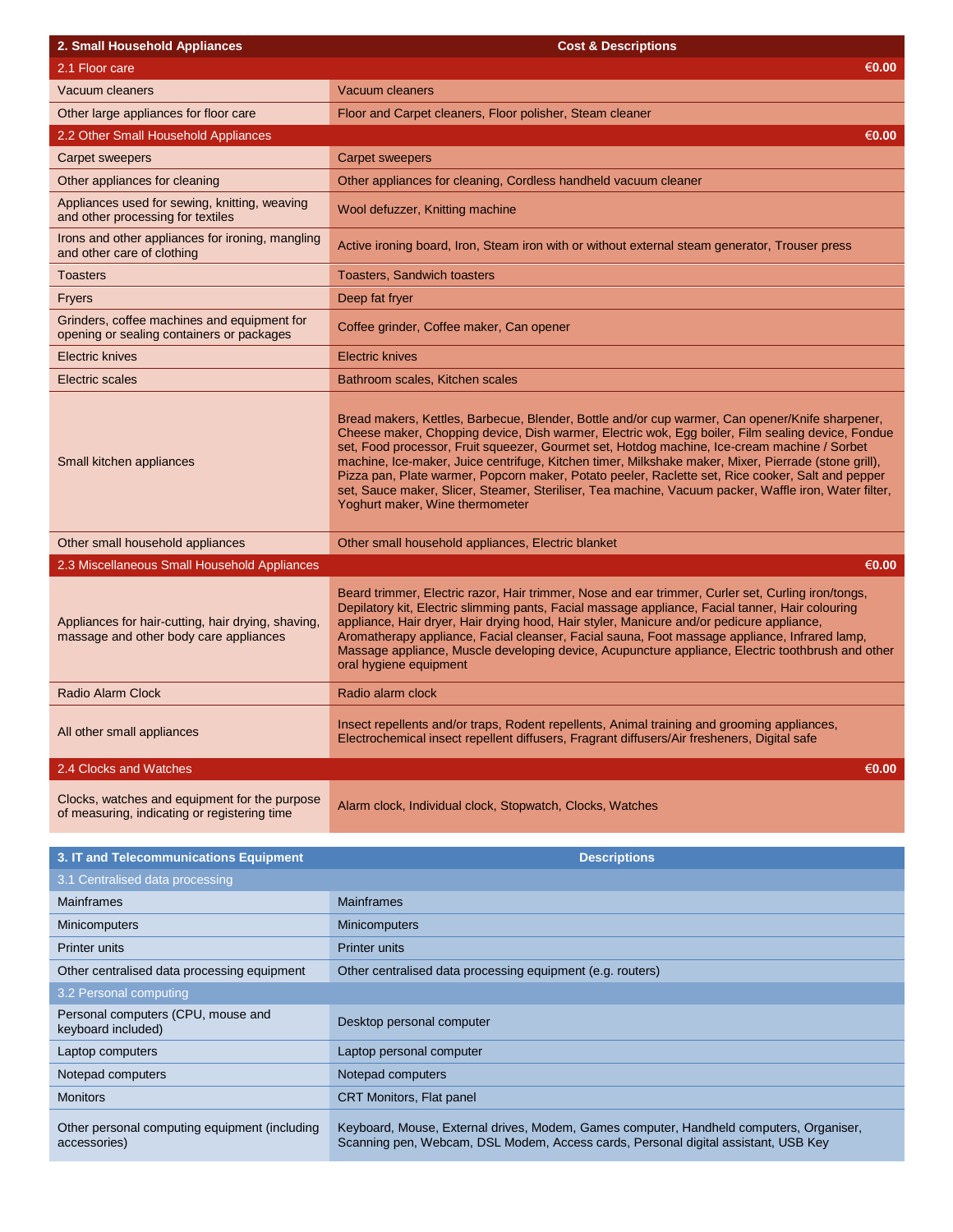| 3.3 Printing and Copying Equipment                                                                                                                                                                                    |                                                                                                                                                                                                                                                                                                                                             |
|-----------------------------------------------------------------------------------------------------------------------------------------------------------------------------------------------------------------------|---------------------------------------------------------------------------------------------------------------------------------------------------------------------------------------------------------------------------------------------------------------------------------------------------------------------------------------------|
| <b>Printers</b>                                                                                                                                                                                                       | Printers, Video printer, Camera printer, Laser printer, Ink - based printer                                                                                                                                                                                                                                                                 |
| Copying equipment                                                                                                                                                                                                     | Photocopiers, Scanners                                                                                                                                                                                                                                                                                                                      |
| 3.3a Electronic Printer Cartridges                                                                                                                                                                                    |                                                                                                                                                                                                                                                                                                                                             |
| <b>Electronic Printer Cartridges</b>                                                                                                                                                                                  | Printers Cartridges which contain electrical parts and are dependent on electrical currents and<br>electromagnetic fields to function properly                                                                                                                                                                                              |
| 3.4 User terminals and systems                                                                                                                                                                                        |                                                                                                                                                                                                                                                                                                                                             |
| Electrical and electronic typewriters                                                                                                                                                                                 | Electrical and electronic typewriters                                                                                                                                                                                                                                                                                                       |
| Pocket and desk calculators and other products<br>and equipment for the collection, storage,<br>processing, presentation or communication of<br>information by electronic means                                       | Pocket and desk calculators and other products and equipment for the collection, storage,<br>processing, presentation or communication of information by electronic means                                                                                                                                                                   |
| Facsimile                                                                                                                                                                                                             | Facsimile                                                                                                                                                                                                                                                                                                                                   |
| Telex                                                                                                                                                                                                                 | <b>Telex</b>                                                                                                                                                                                                                                                                                                                                |
| Telephones                                                                                                                                                                                                            | <b>Telephones</b>                                                                                                                                                                                                                                                                                                                           |
| Pay telephones                                                                                                                                                                                                        | Pay telephones                                                                                                                                                                                                                                                                                                                              |
| Cordless telephones                                                                                                                                                                                                   | Cordless telephones                                                                                                                                                                                                                                                                                                                         |
| Cellular telephones                                                                                                                                                                                                   | Cellular telephones                                                                                                                                                                                                                                                                                                                         |
| Answering systems and other products or<br>equipment of transmitting sound, images or<br>other information by telecommunications                                                                                      | Answering machine, Pager, Two-way radio communication equipment (portable/mobile/fixed)                                                                                                                                                                                                                                                     |
| Other user terminals and systems                                                                                                                                                                                      | Other user terminals and systems                                                                                                                                                                                                                                                                                                            |
|                                                                                                                                                                                                                       |                                                                                                                                                                                                                                                                                                                                             |
| 4. Consumer Equipment                                                                                                                                                                                                 | <b>Cost &amp; Descriptions</b>                                                                                                                                                                                                                                                                                                              |
| 4.1 Large Colour Televisions (Visible Screen Size)                                                                                                                                                                    | €5.00                                                                                                                                                                                                                                                                                                                                       |
| Large TV's 73cm+                                                                                                                                                                                                      | Including Plasma/LCD/CRT TV, Projection television                                                                                                                                                                                                                                                                                          |
|                                                                                                                                                                                                                       |                                                                                                                                                                                                                                                                                                                                             |
| 4.2 Medium Size Colour Televisions (Visible Screen Size)                                                                                                                                                              | €0.00                                                                                                                                                                                                                                                                                                                                       |
| Medium Size TV's 52-72cm                                                                                                                                                                                              | Including Plasma/LCD/CRT TV                                                                                                                                                                                                                                                                                                                 |
| 4.3 Small Size Colour Televisions (Visible Screen Size)                                                                                                                                                               | €0.00                                                                                                                                                                                                                                                                                                                                       |
| Small TV's 0-51cm                                                                                                                                                                                                     | Including Plasma/LCD/CRT TV                                                                                                                                                                                                                                                                                                                 |
| 4.4 Medium Size Consumer Products                                                                                                                                                                                     | $\overline{\epsilon}$ 0.00                                                                                                                                                                                                                                                                                                                  |
| Video cameras                                                                                                                                                                                                         | Security cameras                                                                                                                                                                                                                                                                                                                            |
| Set top boxes and PVR's                                                                                                                                                                                               | BlueRay/DVD/Video recorder with or without HDD, BlueRay/DVD/Video player with or without HDD,<br>Satellite receiver with or without HDD, Saorview/Freeview receiver with or without HDD                                                                                                                                                     |
| Hi-fi systems                                                                                                                                                                                                         | Hi-fi systems, Home theatre systems                                                                                                                                                                                                                                                                                                         |
| Hi-fi separates                                                                                                                                                                                                       | Audio amplifiers, Turntables, Tape decks, Tuners, Receivers, CD Players/Recorders, MD players<br>(excluding speakers - all using AC mains only)                                                                                                                                                                                             |
| <b>Musical instruments</b>                                                                                                                                                                                            | Electric guitar, Electric organ, Digital piano, Synthesizer                                                                                                                                                                                                                                                                                 |
| Other medium sized consumer products                                                                                                                                                                                  | Record player, Security monitor, Projectors (all types)                                                                                                                                                                                                                                                                                     |
| 4.5 Small Consumer Products                                                                                                                                                                                           | $\overline{\epsilon 0.00}$                                                                                                                                                                                                                                                                                                                  |
| Small products or equipment for the purpose of<br>recording or reproducing sound or images,<br>including signals or other technologies for the<br>distribution of sound and image other than by<br>telecommunications | Sound mixer/mixing board, Portable tape cassette/CD/MD/MP3 and other Codec appliances - all<br>using battery/AC adaptor, Baby alarm/monitor (one way), Photo camera (analogue), Photo camera<br>(digital), Camcorder, Single-use camera with flash, Radios, Handheld TV, Speaker set,<br>Portable/mobile GPS receiver, Door intercom system |
| 4.6 Miscellaneous Items                                                                                                                                                                                               | €0.00                                                                                                                                                                                                                                                                                                                                       |
| Miscellaneous items                                                                                                                                                                                                   | Microphone, Battery charger, A/C Adapter, Remote control, Headphones, LNB (for Satellite Dish), All<br>antenna amplifiers, Wireless control switch, Portable radios without built in loudspeakers, Extension<br>Leads                                                                                                                       |
| 4.7 Photovoltaic Panels                                                                                                                                                                                               | €0.00                                                                                                                                                                                                                                                                                                                                       |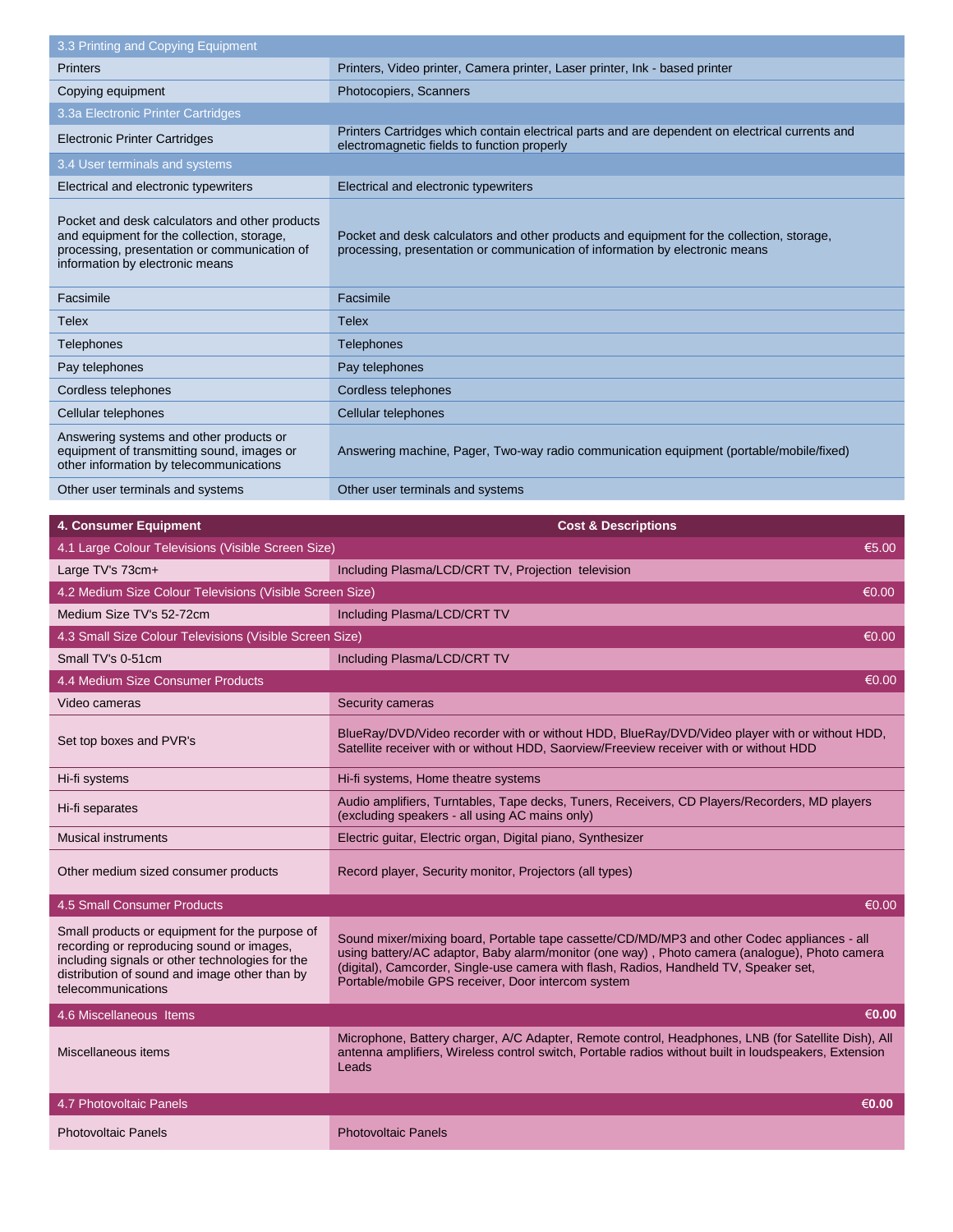| 5. Lighting Equipment (with the exception of household luminaires)<br><b>Cost &amp; Descriptions</b>                     |                                                                                                      |
|--------------------------------------------------------------------------------------------------------------------------|------------------------------------------------------------------------------------------------------|
| 5.1 Gas Discharge Lamps                                                                                                  | €0.15                                                                                                |
| All fluorescent lamps (FL's)                                                                                             | All fluorescent lamps                                                                                |
| High and low pressure gas discharge lamps<br>(i.e. bulbs with the exception of filament bulbs)                           | High and low pressure/intensity gas discharge lamps, including sodium lamps and metal halide lamps   |
| All compact fluorescent lamps (CFLs)                                                                                     | All compact fluorescent lamps (CFLs)                                                                 |
| 5.2 LED's                                                                                                                | €0.05                                                                                                |
| <b>LED Light Sources</b>                                                                                                 | <b>LED Lamps &amp; Luminaires</b>                                                                    |
| 5.3 Luminaires and Lighting Equipment                                                                                    | €0.00                                                                                                |
| Lighting or equipment for the purpose of<br>spreading or controlling light with the exception<br>of household luminaires | Lighting or equipment for the purpose of spreading or controlling light; Torches, Bycycle lamps etc. |

| <b>6. Electrical and Electronic Tools</b>                                                                                                                                                             | <b>Cost &amp; Descriptions</b>                                                                                                                                                                                                                                                       |
|-------------------------------------------------------------------------------------------------------------------------------------------------------------------------------------------------------|--------------------------------------------------------------------------------------------------------------------------------------------------------------------------------------------------------------------------------------------------------------------------------------|
| (with the exception of large-scale stationary industrial tools)                                                                                                                                       |                                                                                                                                                                                                                                                                                      |
| 6.1 All Electrical Equipment                                                                                                                                                                          | €0.00                                                                                                                                                                                                                                                                                |
| <b>Drills</b>                                                                                                                                                                                         | Hammer drill, Drill, Diamond core drill for wet and dry drilling                                                                                                                                                                                                                     |
| <b>Saws</b>                                                                                                                                                                                           | Table circular saw, Jigsaw, Mitre saw, Circular saw, Metal cutting saw with blade, Band saw,<br>Reciprocating saw / Pendulum saw / Sword saw                                                                                                                                         |
| Sewing machines                                                                                                                                                                                       | Sewing machines                                                                                                                                                                                                                                                                      |
| Tools for rivetting, nailing or screwing or<br>removing rivets, nails, screws or similar uses                                                                                                         | Break hammer, Hammer screwdriver, Impact wrench, Screwdriver, Stapler / Nail machine                                                                                                                                                                                                 |
| Equipment for turning, milling, sanding,<br>grinding, sawing, cutting, shearing, drilling,<br>making holes, punching, folding, bending or<br>similar processing of wood, metal and other<br>materials | Triangle sander, Belt sander, Block sander, Eccentric sander, Concrete cutter, Cutting machine with<br>disk, Edge cutter, Grinder, Jackhammer, Milling machine, Mixer, Sheet cutter, Straight cutter,<br>Tapping machine, Trimming machine, Universal scraper, Wallpaper steamer     |
| Tools for welding, soldering or similar use                                                                                                                                                           | Solder / Unsolder equipment, Welding apparatus                                                                                                                                                                                                                                       |
| Equipment for spraying, spreading, dispersing<br>or other treatment of liquid or gaseous<br>substances by other means                                                                                 | Glue gun, High pressure cleaner, Inflation pump, Paint roller, Paint spray gun, Paint stripper,<br>Rechargeable air pump                                                                                                                                                             |
| Tools for mowing or other gardening activities                                                                                                                                                        | Aerator, Chain saw, Compost mill, Hedge clipper / Hedge trimmer, Lawnmower, Leaf blower /<br>Vacuum sweeper, Grass shear, Pond pump / Fountain pump, Pruning shear, Sprinkler, Stalk<br>shredder, Edge trimmer (nylon), Undergrowth cutter, Well pump, Blowing and suction appliance |
| Other electrical equipment                                                                                                                                                                            | Other Electrical Equipment, Compressor, Transformer, Paper shredder, Laminating machine, Binding<br>machine, Coin/Note counter                                                                                                                                                       |
|                                                                                                                                                                                                       |                                                                                                                                                                                                                                                                                      |
| 7. Toys, Leisure and Sports Equipment                                                                                                                                                                 | <b>Cost &amp; Descriptions</b>                                                                                                                                                                                                                                                       |
| 7.1 Toys, Leisure and Sports Equipment                                                                                                                                                                | €0.00                                                                                                                                                                                                                                                                                |
| Electric trains or car racing sets                                                                                                                                                                    | Electric trains or car racing sets                                                                                                                                                                                                                                                   |
| Hand-held video game consoles                                                                                                                                                                         | Hand-held video game consoles                                                                                                                                                                                                                                                        |
| Video games                                                                                                                                                                                           | Video games unit                                                                                                                                                                                                                                                                     |
| Computers for biking, diving, running, rowing,<br>etc.                                                                                                                                                | Computers for biking, diving, running, rowing, etc.                                                                                                                                                                                                                                  |

| 8. Medical Devices (with the exception of all              | <b>December 200</b>                                                             |
|------------------------------------------------------------|---------------------------------------------------------------------------------|
| Coin slot machines                                         | Coin slot machines                                                              |
| Sports equipment with electric or electronic<br>components | Sports equipment with electric or electronic components, (e.g. Pedometers, etc) |